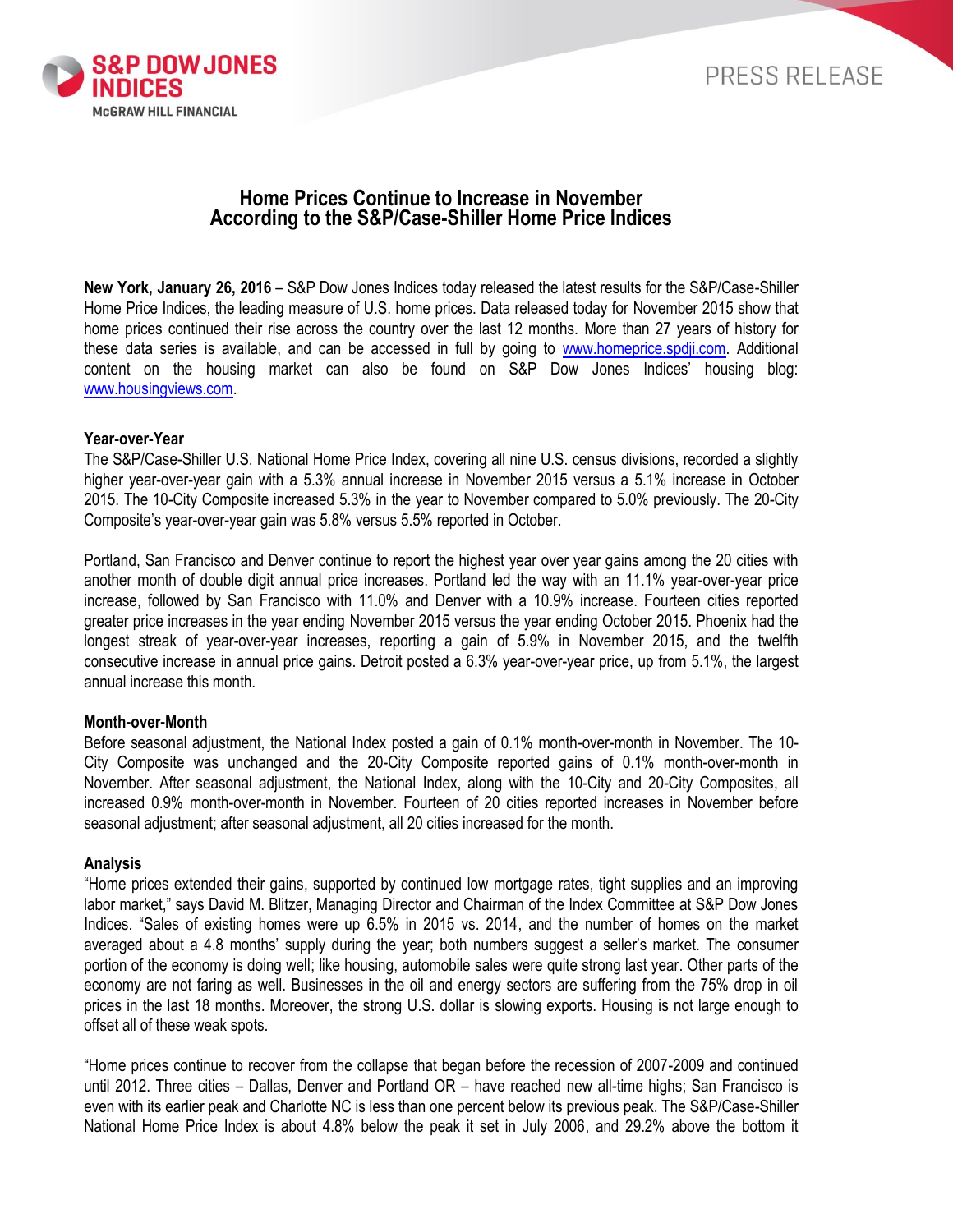touched in January 2012. By comparison, the S&P 500 as of Friday, January 22<sup>nd</sup> is up 46% from January 2012 better than the S&P/Case-Shiller National Home Price series and about the same as Los Angeles. The chart shows how far the 20 cities have rebounded from the National Index bottom.

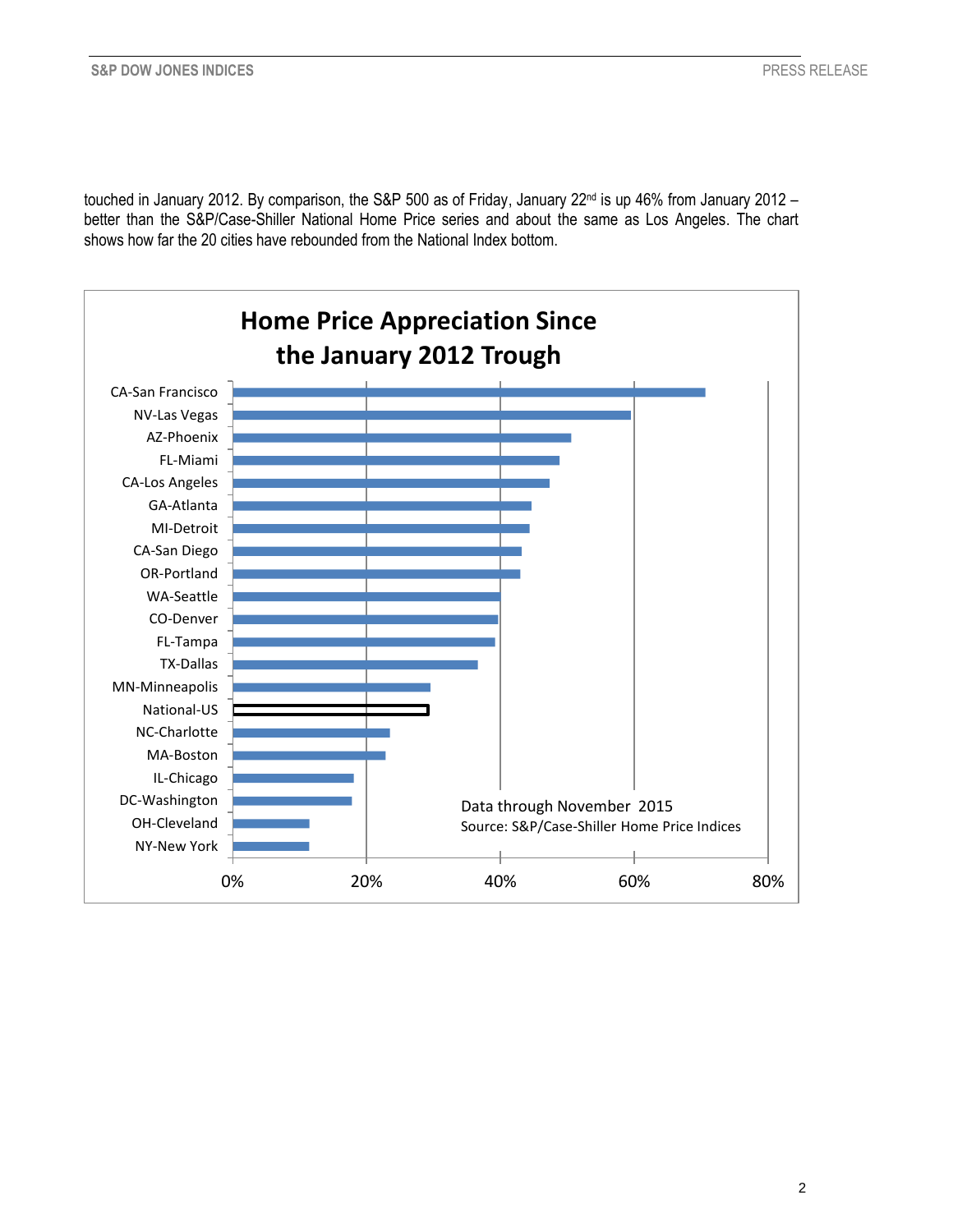The chart below depicts the annual returns of the U.S. National, the 10-City Composite and the 20-City Composite Home Price Indices. The S&P/Case-Shiller U.S. National Home Price Index, which covers all nine U.S. census divisions, recorded a 5.3% annual gain in November 2015. The 10-City and 20-City Composites reported yearover-year increases of 5.3% and 5.8%.

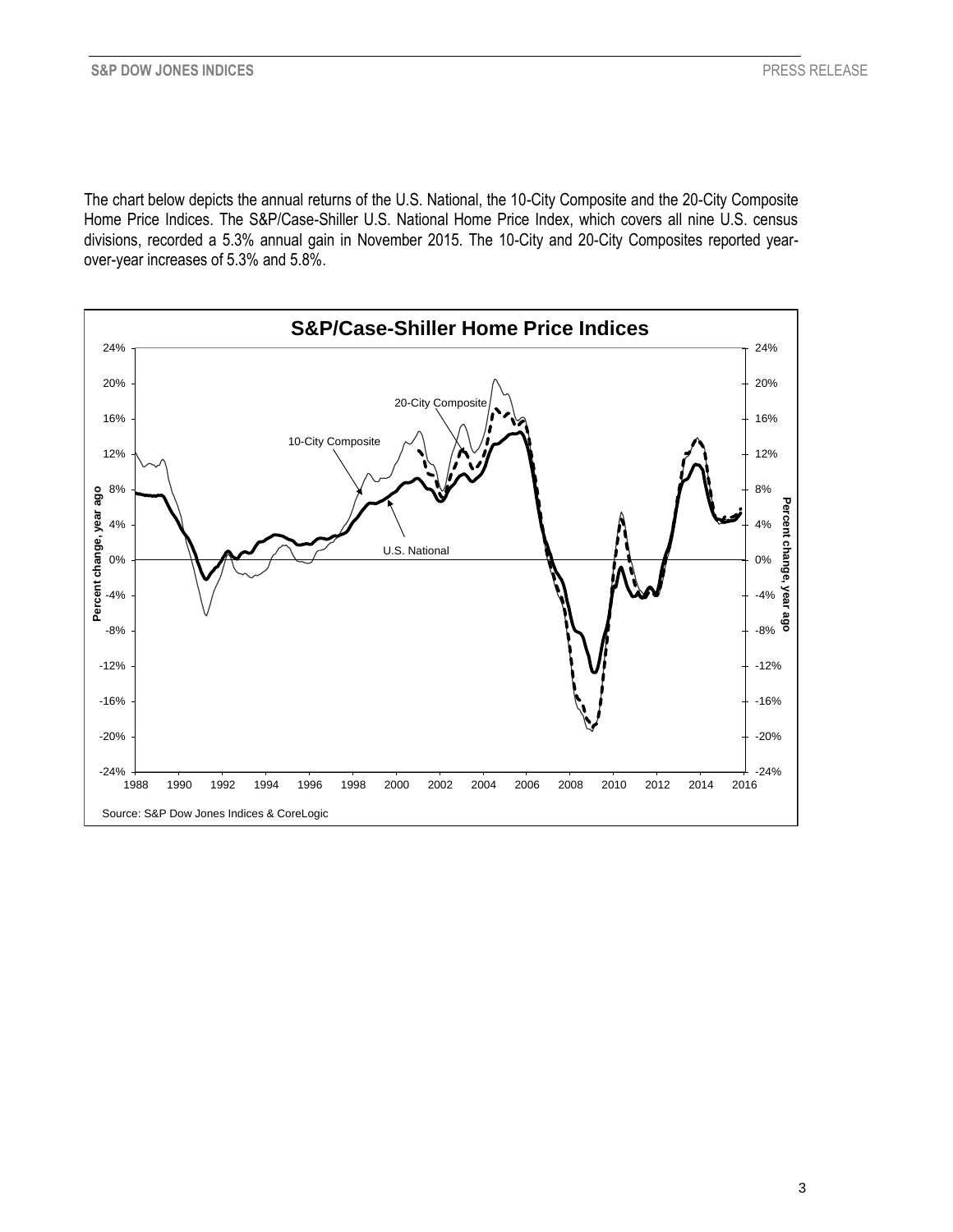This chart shows the index levels for the U.S. National, 10-City and 20-City Composite Indices. As of November 75 2015, average home prices for the MSAs within the 10-City and 20-City Composites are back to their winter 2007 levels. Measured from their June/July 2006 peaks, the peak-to-current decline for both Composites is approximately 11-13%. Since the March 2012 lows, the 10-City and 20-City Composites have recovered 34.9% 50 and 36.4%.  $14\%$  1996 1997 1997 1997 1998 2001 2003 2004 2007 2008 2007 2011 2013 2014 2015 2016 2017 2018 2015 2016 2017 2018 2017 2018 2019 2014 2015 2016 2017 2018 2017 2018 2017 2018 2017 2018 2017 2018 2017 2018 2017 2018 2017



**S&P/Case-Shiller Home Price Indices**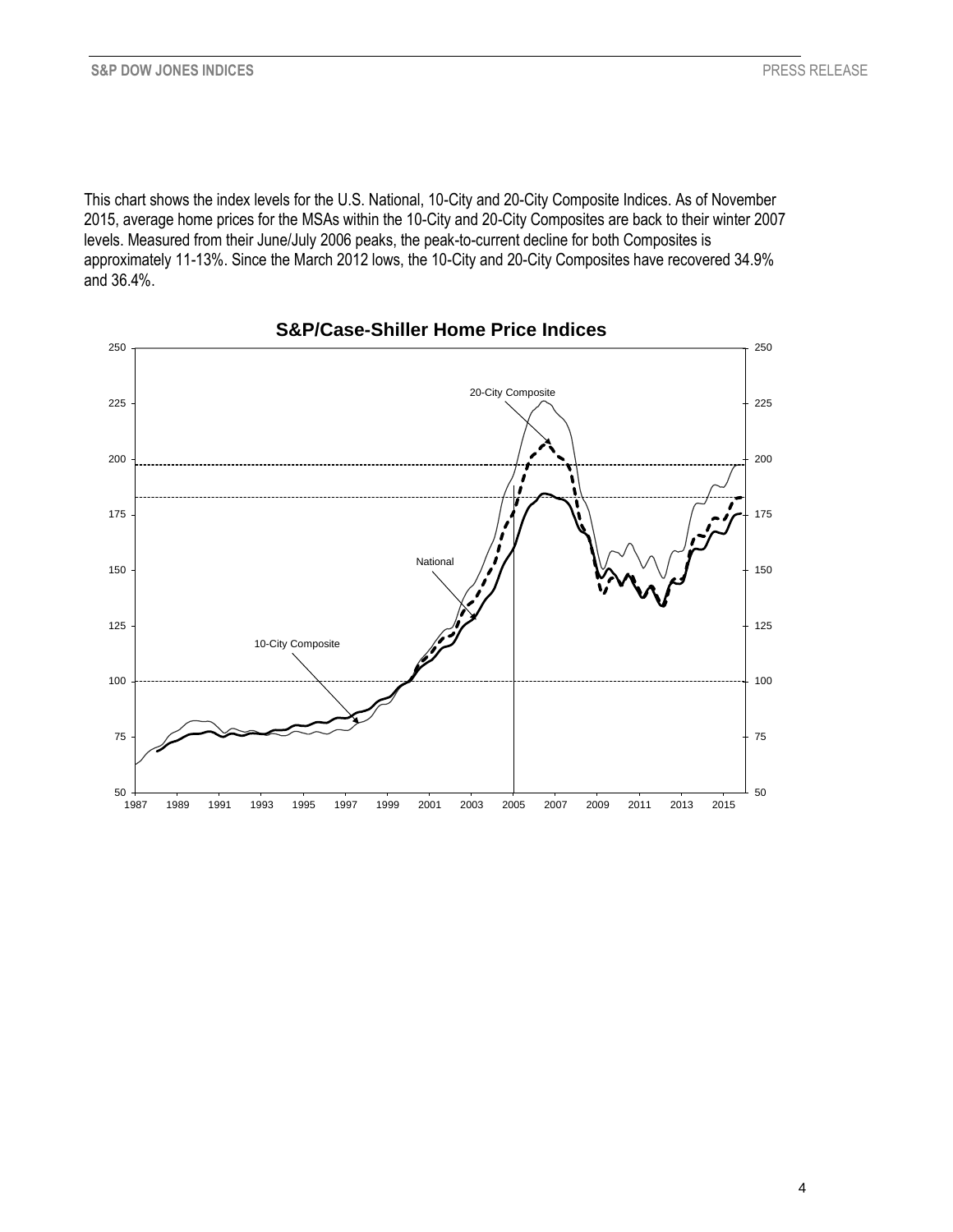|                          | November 2015 | November/October | October/September | 1-Year     |
|--------------------------|---------------|------------------|-------------------|------------|
| <b>Metropolitan Area</b> | Level         | Change (%)       | Change (%)        | Change (%) |
| Atlanta                  | 125.69        | $-0.3%$          | $-0.2%$           | 5.7%       |
| <b>Boston</b>            | 183.58        | $-0.5%$          | 0.0%              | 4.7%       |
| Charlotte                | 135.07        | 0.3%             | 0.3%              | 5.3%       |
| Chicago                  | 130.43        | $-0.7%$          | $-0.8%$           | 2.0%       |
| Cleveland                | 108.74        | 0.0%             | $-0.6%$           | 2.2%       |
| Dallas                   | 156.15        | 0.2%             | 0.4%              | 9.4%       |
| Denver                   | 174.43        | 0.1%             | 0.4%              | 10.9%      |
| Detroit                  | 103.40        | 0.1%             | $-0.3%$           | 6.3%       |
| Las Vegas                | 144.76        | $-0.1%$          | 0.0%              | 5.2%       |
| Los Angeles              | 239.83        | 0.3%             | 0.1%              | 6.2%       |
| Miami                    | 206.68        | 0.8%             | 0.6%              | 8.1%       |
| Minneapolis              | 147.72        | 0.1%             | $-0.1%$           | 4.8%       |
| New York                 | 181.19        | $-0.3%$          | $-0.1%$           | 3.7%       |
| Phoenix                  | 156.47        | 0.3%             | 0.5%              | 5.9%       |
| Portland                 | 189.47        | 0.3%             | 0.5%              | 11.1%      |
| San Diego                | 216.30        | 0.3%             | $-0.3%$           | 6.0%       |
| San Francisco            | 218.40        | 0.3%             | 0.6%              | 11.0%      |
| Seattle                  | 186.06        | 0.5%             | 0.5%              | 9.7%       |
| Tampa                    | 174.95        | 0.5%             | 0.6%              | 6.0%       |
| Washington               | 211.60        | 0.1%             | $-0.3%$           | 2.1%       |
| Composite-10             | 197.54        | 0.0%             | 0.0%              | 5.3%       |
| Composite-20             | 182.86        | 0.1%             | 0.1%              | 5.8%       |
| U.S. National            | 175.71        | 0.1%             | 0.1%              | 5.3%       |

Table 1 below summarizes the results for November 2015. The S&P/Case-Shiller Home Price Indices are revised for the prior 24 months, based on the receipt of additional source data.

*Source: S&P Dow Jones Indices and CoreLogic Data through November 2015*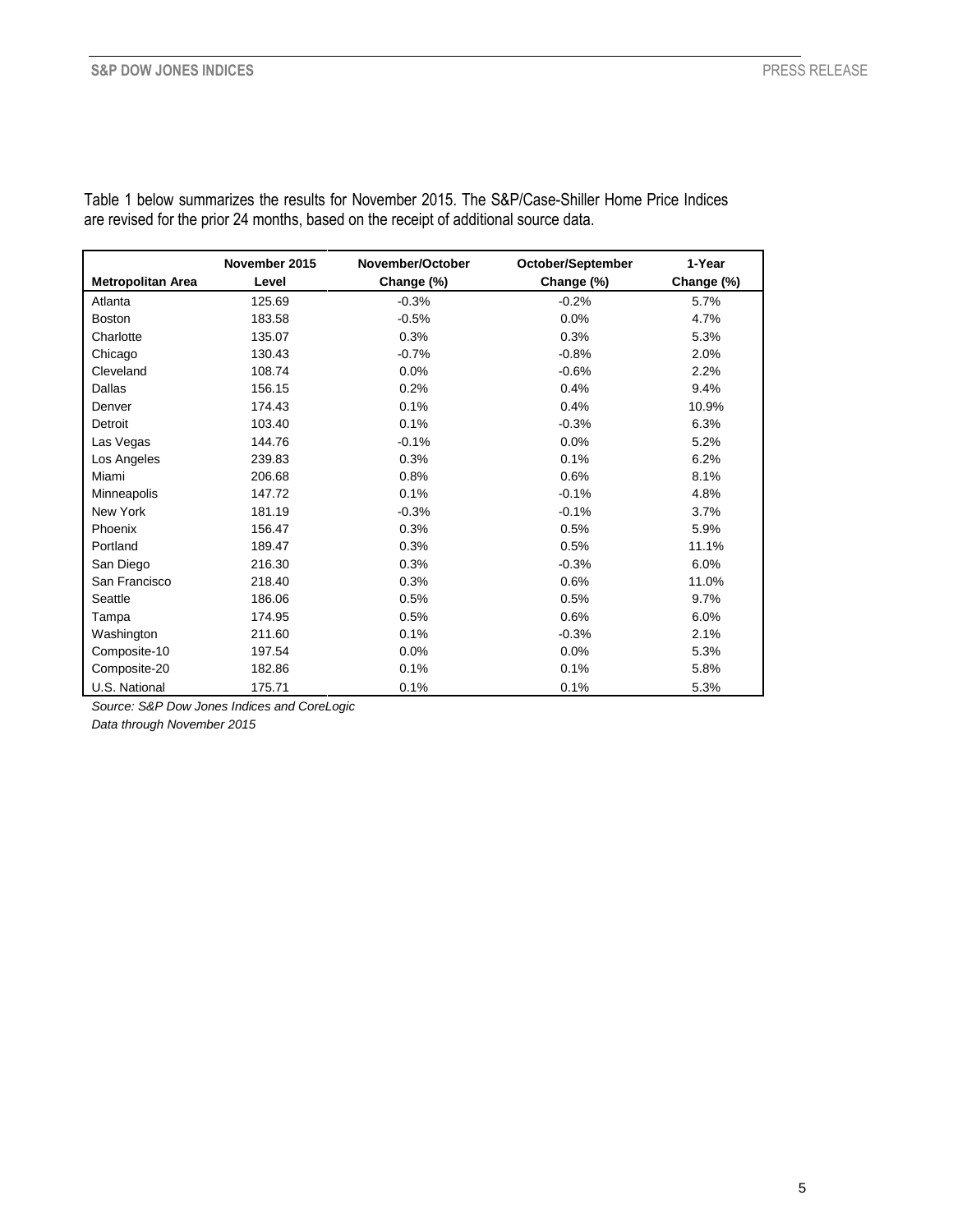Table 2 below shows a summary of the monthly changes using the seasonally adjusted (SA) and nonseasonally adjusted (NSA) data. Since its launch in early 2006, the S&P/Case-Shiller Home Price Indices have published, and the markets have followed and reported on, the non-seasonally adjusted data set used in the headline indices. For analytical purposes, S&P Dow Jones Indices publishes a seasonally adjusted data set covered in the headline indices, as well as for the 17 of 20 markets with tiered price indices and the five condo markets that are tracked.

|                          | November/October Change (%) |      | October/September Change (%) |      |
|--------------------------|-----------------------------|------|------------------------------|------|
| <b>Metropolitan Area</b> | <b>NSA</b>                  | SΑ   | <b>NSA</b>                   | SA   |
| Atlanta                  | $-0.3%$                     | 1.0% | $-0.2%$                      | 1.2% |
| <b>Boston</b>            | $-0.5%$                     | 0.4% | 0.0%                         | 1.1% |
| Charlotte                | 0.3%                        | 1.4% | 0.3%                         | 0.8% |
| Chicago                  | $-0.7%$                     | 1.1% | $-0.8%$                      | 0.7% |
| Cleveland                | 0.0%                        | 0.5% | $-0.6%$                      | 0.4% |
| Dallas                   | 0.2%                        | 1.0% | 0.4%                         | 1.2% |
| Denver                   | 0.1%                        | 0.9% | 0.4%                         | 1.1% |
| Detroit                  | 0.1%                        | 1.3% | $-0.3%$                      | 0.2% |
| Las Vegas                | $-0.1%$                     | 0.3% | 0.0%                         | 0.2% |
| Los Angeles              | 0.3%                        | 0.9% | 0.1%                         | 0.5% |
| Miami                    | 0.8%                        | 1.0% | 0.6%                         | 1.2% |
| Minneapolis              | 0.1%                        | 0.9% | $-0.1%$                      | 0.6% |
| New York                 | $-0.3%$                     | 0.8% | $-0.1%$                      | 0.6% |
| Phoenix                  | 0.3%                        | 0.6% | 0.5%                         | 0.6% |
| Portland                 | 0.3%                        | 1.2% | 0.5%                         | 1.1% |
| San Diego                | 0.3%                        | 0.7% | $-0.3%$                      | 0.2% |
| San Francisco            | 0.3%                        | 1.2% | 0.6%                         | 1.4% |
| Seattle                  | 0.5%                        | 1.2% | 0.5%                         | 1.3% |
| Tampa                    | 0.5%                        | 1.1% | 0.6%                         | 1.3% |
| Washington               | 0.1%                        | 0.9% | $-0.3%$                      | 0.6% |
| Composite-10             | 0.0%                        | 0.9% | 0.0%                         | 0.7% |
| Composite-20             | 0.1%                        | 0.9% | 0.1%                         | 0.8% |
| U.S. National            | 0.1%                        | 0.9% | 0.1%                         | 0.9% |

*Source: S&P Dow Jones Indices and CoreLogic*

*Data through November 2015*